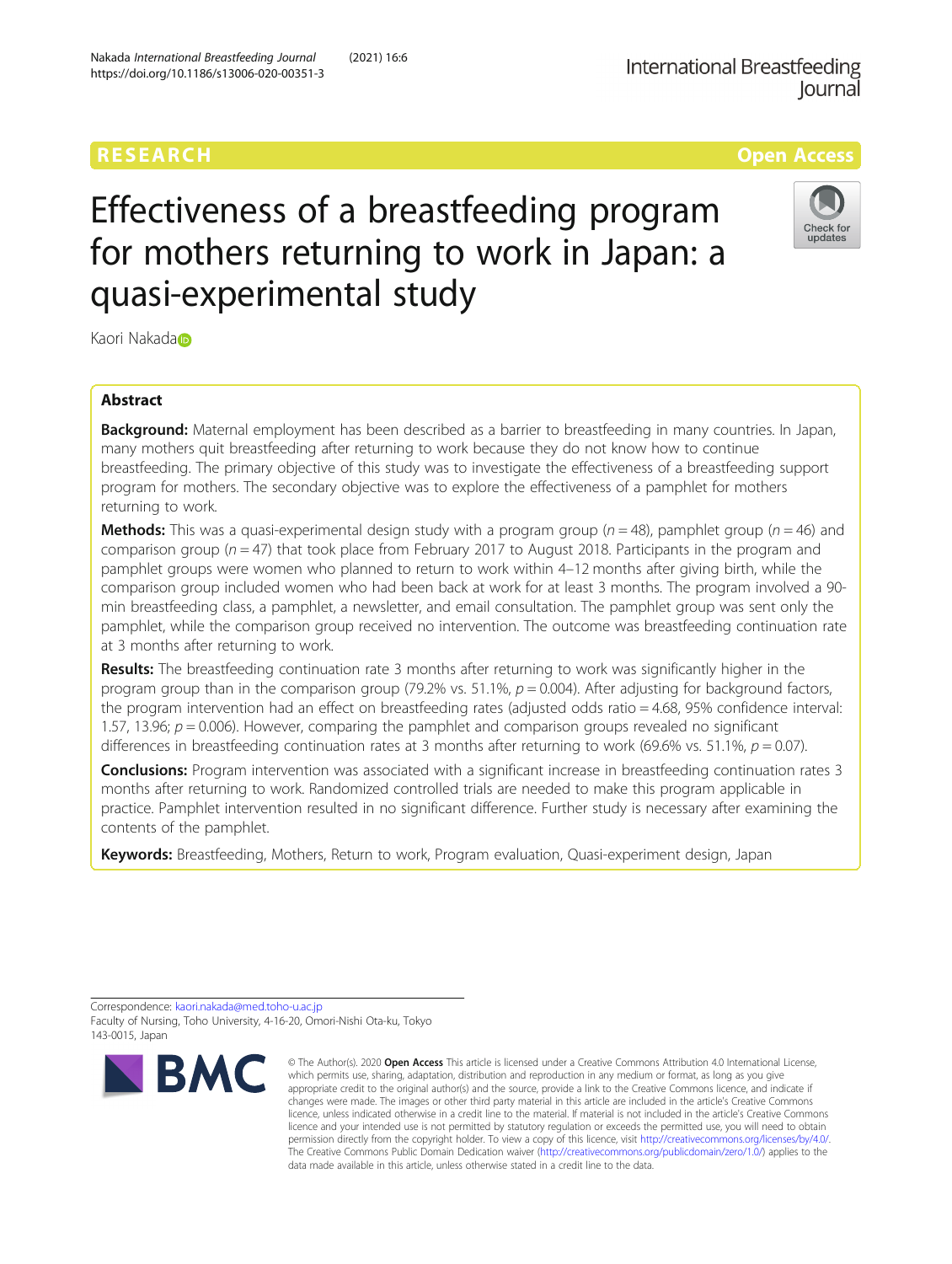#### Background

The benefits of breastfeeding for mothers and infants are widely recognized [\[1](#page-8-0), [2](#page-8-0)]. Nevertheless, early cessation of breastfeeding is common in many developed countries [[2,](#page-8-0) [3](#page-8-0)]. Maternal employment has been described as a barrier to breastfeeding in numerous studies across many countries and cultures [\[4](#page-8-0)]. In addition, the challenge of balancing breastfeeding and employment has been identified as a major barrier to continuation of breastfeeding [[2\]](#page-8-0).

Factors affecting working women's continued breastfeeding include early return to work or timing of return to work, maternal behaviors and characteristics, support at the workplace [\[2](#page-8-0), [5](#page-8-0)], policy and law [[5\]](#page-8-0). Specifically, returning to work earlier than 6 months postpartum has been identified as a workplace barrier [[5,](#page-8-0) [6\]](#page-8-0). Type of employment, lower workload [\[7\]](#page-8-0), shorter working hours [\[2](#page-8-0), [5,](#page-8-0) [7,](#page-8-0) [8\]](#page-8-0), increasing maternal age, higher education level [[5,](#page-8-0) [7](#page-8-0)–[9\]](#page-8-0), and mother's positive attitude towards breastfeeding [[5\]](#page-8-0) have been related to longer duration of breastfeeding. Workplace lactation support enhances working mothers' capacity to continue breastfeeding with employment [[5,](#page-8-0) [10\]](#page-8-0). A dedicated lactation room, allowance of breast pumping breaks [\[3](#page-8-0), [5](#page-8-0), [7](#page-8-0)], availability of a refrigerator [\[10\]](#page-8-0), and encouragement from colleagues and supervisors to take breast pumping breaks have been cited as workplace supports [[5,](#page-8-0) [11](#page-8-0)]. Labor policy on job-protected maternity/paternal leave has the potential to positively influence the duration of exclusive breastfeeding [[5](#page-8-0), [6](#page-8-0), [12\]](#page-8-0). Work environment strategies targeted at mothers themselves, such as providing options for extended maternity leave and part-time work, and childcare options such as on-site childcare may act as facilitators for breastfeeding continuation [\[3](#page-8-0)].

Providing a lactation space and breastfeeding breaks were the two most common breastfeeding supports reported in a previous systematic review [[3\]](#page-8-0). One intervention showed that in person or telephone return-to-work consultations were related to longer duration of breastfeeding [\[4](#page-8-0)]. It was suggested that the more support available for mothers, the better the chances of continued breastfeeding [[3,](#page-8-0) [10\]](#page-8-0).

In Japan, many mothers stop breastfeeding shortly after returning to work or before returning to work [\[13](#page-8-0)]. This may be because mothers do not know how to continue breastfeeding while working [\[13](#page-8-0)]. According to the one study in Japan, after returning to work, the rate of breastfeeding decreases from 44.2 to 7.0% and the rate of infant formula use increases from 7.0 to  $46.5\%$  [\[14](#page-8-0)]. The reason why breastfeeding does not continue after returning to work is due to the lack of an appropriate workplace and childcare environment [\[14](#page-8-0)].

According to one survey, 58.3% of workplaces had a lactation room and 50.0% had a refrigerator to store breast milk [\[14\]](#page-8-0). Many daycare centers allow children to drink only artificial milk and do not accept expressed breast milk [[14](#page-8-0)].

The situation of childbirth and return to work in Japan is different from that in other countries. Hospital stay for childbirth is usually 5 days for vaginal delivery. After discharge, if mothers want to receive midwifery support for breastfeeding, they must go to a paid outpatient clinic. Breastfeeding rates have been on the rise for the past 10 years, with 2015 breastfeeding rates reaching 48.4% at 0 months, 51.3% at 1 month, and 53.8% at 6 months [\[15](#page-8-0)]. However, in Japan, the term "breastfeeding rate" does not refer to the rate of exclusive breastfeeding. Breastfeeding a baby at the time of the survey is adequate to be considered "breastfeeding". The number of working women is on the rise, and the number of women who continue working after their first childbirth has increased [[16\]](#page-8-0). In Japan, up to 2 years of childcare leave can be taken after an 8-week maternity leave. According to 2015 statistics, about 35% of women have returned to work within 1 year of giving birth [\[17](#page-8-0)]. Breastfeeding support for working women is expected to become increasingly important in the future.

A breastfeeding support program and a pamphlet were developed with information about continuing to breastfeed after returning to work. The primary objective of this study was to investigate the effectiveness of this breastfeeding support program for mothers. The secondary objective was to explore the effectiveness of the pamphlet for mothers returning to work.

The hypothesis of this study was that intervention through the program or pamphlet would increase the rate of breastfeeding 3 months after returning to work compared to no intervention.

#### **Methods**

#### Study design

This study used a quasi-experimental design with a program group, pamphlet group and comparison group in an urban area of Japan and was conducted from February 2017 to August 2018. In the program group, the intervention was delivered before returning to work and measured 3 months after returning to work. The program involved a breastfeeding class (90 min), use of a pamphlet, distribution of a newsletter upon returning to work, and email consultation up to 3 months after returning to work. In the pamphlet group, this was sent before returning to work and breastfeeding continuation rate was measured at 3 months after returning to work. The pamphlet was the same one that was used in the program group. No consultation was given to the pamphlet group. Breastfeeding continuation rate was measured in the comparison group only at 3 months after returning to work without intervention. The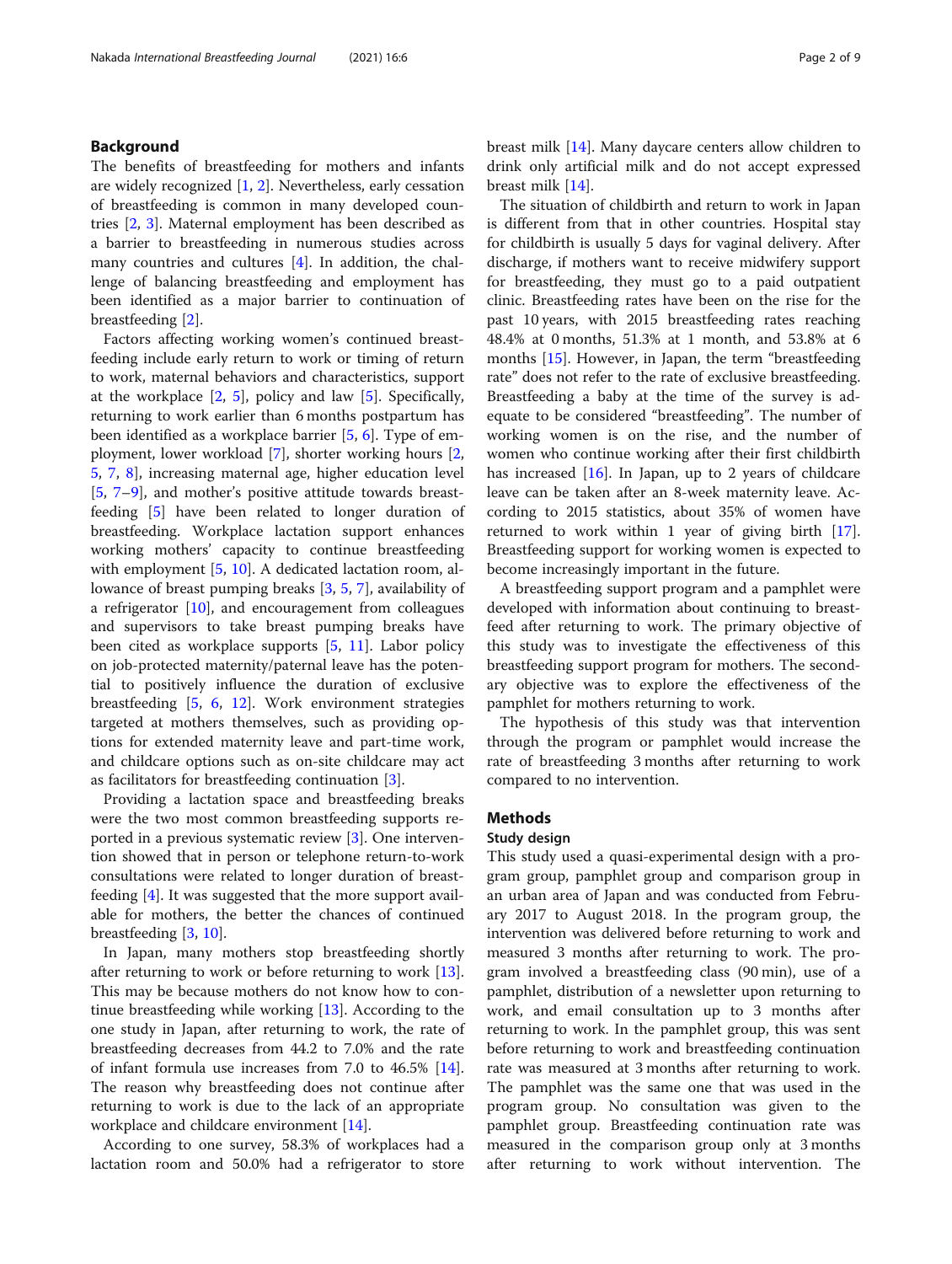outcome measure was breastfeeding continuation rate after returning to work.

#### Participants and setting

The inclusion criteria of the program group and the pamphlet group were: 1) women who planned to return to work within 4–12 months after giving birth; 2) women who were breastfeeding at the time of recruitment; and 3) women who could communicate and read and write in Japanese. There were no exclusion criteria. The reasons why returning to work after at least 4 months after childbirth was included were as follows. First, breastfeeding rates in Japan rise up to 4 months after birth and are maintained for up to 6 months [\[18](#page-8-0)]. Second, since complementary food is started from the age of 6 months, it was thought that women who did not have enough breast milk could continue breastfeeding while using complementary food. To recruit participants for the program group, cooperation was requested from medical and childcare facilities near the program venue. Posters and leaflets requesting participation in the study were distributed at these facilities, and women interested in cooperating were asked to contact the researcher. As a result, program group participants were recruited from seven clinics, four health centers, 19 childcare support centers, five maternity care houses, and four daycares. Prior to the implementation of the program, the purpose of the research was explained verbally and in writing, and consent to participate in the research was obtained. Participants for the pamphlet group were also recruited with the cooperation of medical and childcare facilities. Posters and leaflets requesting participation in the research were distributed at these facilities. As a result, pamphlet group participants were recruited from one hospital, one clinic, nine childcare support centers, five maternity care houses, five daycares, and one private company. The pamphlet was distributed by postal mail, along with a document explaining the purpose of the research, and consent to cooperate was obtained from all participants.

The comparison group included women who returned to work within 4–12 months after giving birth, had been back at work for at least 3 months, were breastfeeding before returning to work, and could read and write in Japanese. There were no exclusion criteria. Comparison group participants were recruited from 22 daycare facilities. A document explaining the research was enclosed with the questionnaire, and returning the questionnaire was interpreted as consent to participate in the research.

In Japan, it is not common for mothers to receive breastfeeding support before returning to work. Therefore, the breastfeeding status of mothers who had already returned to work should reflect the general breastfeeding status.

#### Description of the breastfeeding support program

The framework of the program was transformative learning [\[19](#page-8-0)], adult learning theory, and empowerment [[20\]](#page-8-0). The program involved a 90-min breastfeeding class, a pamphlet, a newsletter, and email consultation. The purpose of the class was to empower women returning to work by providing knowledge about the continuation of breastfeeding, allowing mothers to discuss breastfeeding with their peers, and for mothers to choose to continue breastfeeding after returning to work. Participants reflect on their breastfeeding experience, recognize the value of breastfeeding, and increase their self-efficacy. This leads to the behavior of choosing to continue breastfeeding after returning to work. At the end of the class, the women wrote an action plan on what to prepare before returning, and how to continue breastfeeding after returning to work.

Adults have a need to be independent in learning, and often realize the need for learning when trying to fulfill developmental tasks and social roles. It is presumed that the participants of this program who are about to return to work have high learning needs. Transformative learning is the process of critically self-reflecting and questioning values. Each participant had experienced breastfeeding since childbirth. After returning to work, when the mothers spent more time separated from their babies, they thought about what they wanted to do with respect to breastfeeding and what was best for the baby. Through small group discussions, mothers were able to share their feelings and worries with each other.

Peer support is effective for breastfeeding support [[21](#page-8-0)–[23](#page-8-0)]. In the class, participants watched a 10-min video presenting the experience of two women who continued breastfeeding after returning to work. One of them fed her child only breast milk, and the other used mixed nutrition. The video showed mothers' ideas of breastfeeding and the actual conditions before and after returning to work.

The number of participants was limited to 10 people at one time, and group discussions were limited to about five in consideration of group dynamics. Each class was run by two midwives and two support staff with experience in caring for babies. A researcher was in charge of class progress, and another midwife assisted. If there were 10 participants, they were divided into two groups with each midwife facilitating a discussion. If there were fewer than five participants, both midwives participated in the group.

The two support staff took care of the babies and maintained their safety so that the participants could concentrate on the class with confidence. The room environment was arranged so that women and infants could relax together.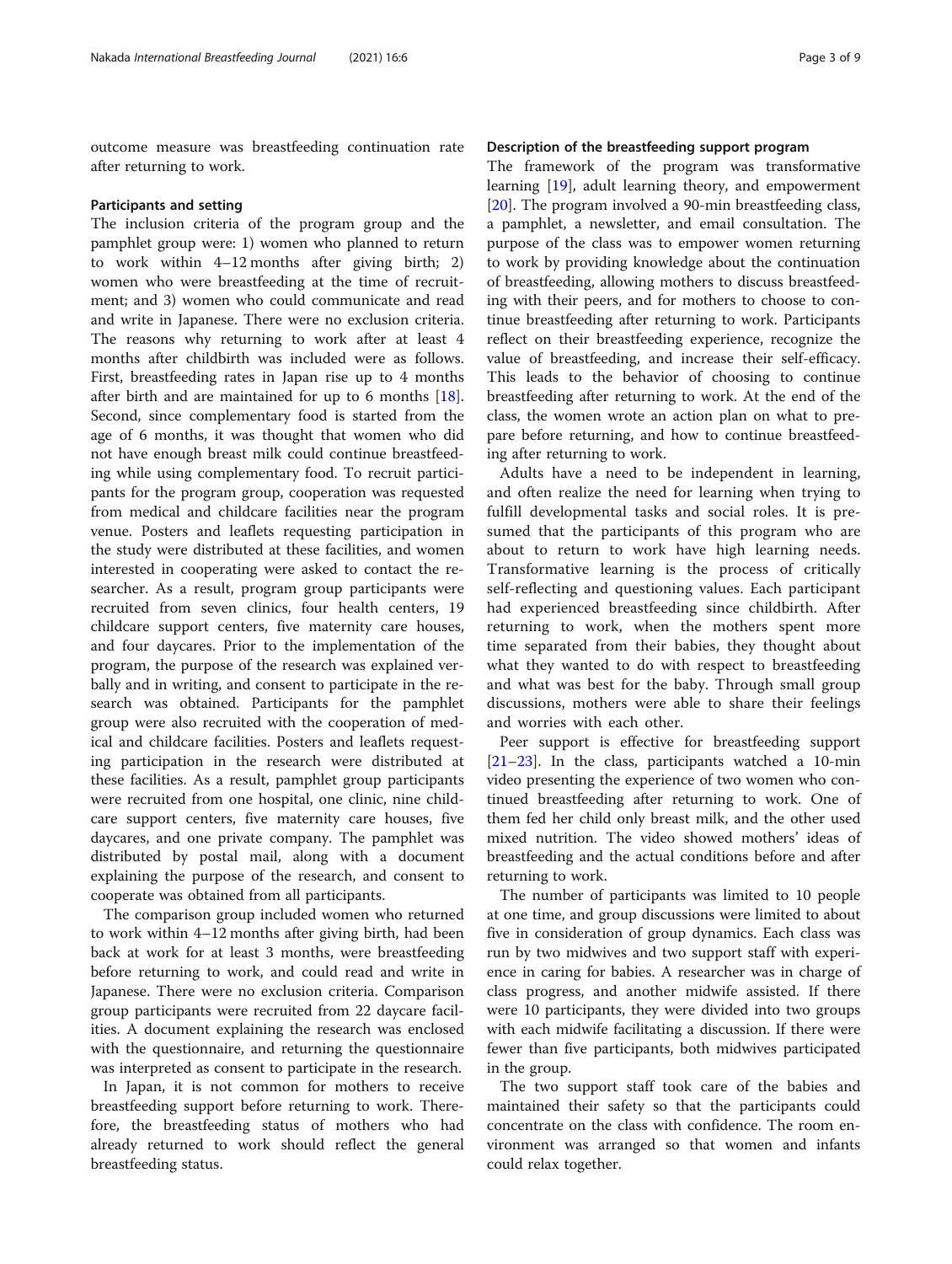Program participants were able to consult with the researcher by email for up to 3 months before returning to work. A newsletter was sent once to the participants before and once after returning to work. The purpose of the newsletter was to share the results of consultations with the participants and prevent them from dropping out of the study. The newsletter was one double-sided, A4-size page printed in color. The contents included bullet-point advice such as preventing problems regarding continuation of breastfeeding.

#### Pamphlet structure and contents

The pamphlet contents presented information that could be used before and immediately after returning to work. The pamphlet was in color and consisted of eight, A6 size pages and a cover. The information in the pamphlet included the long-term effects of breastfeeding, how to express breast milk, how to take medications while breastfeeding, weaning, laws related to mothers' rights in the workplace and the web address of a breastfeeding support organization. In addition, the pamphlet included examples of two women who continued breastfeeding after returning to work. These examples were created based on a previous study [\[24](#page-8-0)] that included interviews with 10 women who continued breastfeeding while working and clearly showed preparation and ingenuity to continue breastfeeding, and the actual situation of breastfeeding after returning to work. The contents of the class and the pamphlet were approved by two midwives with extensive breastfeeding experience. The content validity of the pamphlet was reviewed by two midwifery researchers and two women with breastfeeding experience, and was subsequently revised based on their feedback.

### Variables

The outcome was breastfeeding continuation rate at 3 months after returning to work. In this study, breastfeeding continuation was defined as breastfeeding at least once a day. The sample size was calculated assuming that the rate of breastfeeding continuation after returning to work was 60 and 30% in the program and comparison groups, respectively, and that the difference between the two groups was 30%. A power analysis was performed using two-sided analysis with an α error of 0.05 and a power of 0.8. Forty-two participants were needed for each group [[25\]](#page-8-0).

The demographic variables were maternal age, month of birth, parity, employment status, education level, smoking status, and previous breastfeeding experience. Breastfeeding-related variables were timing of return to work postpartum, working hours per day, partner's support in child care, presence of a peer to assist with breastfeeding, consultation with midwifes, and workplace environment for breastfeeding (milk expression breaks, lactation room, refrigerator to store breast milk), and daycare environment for breastfeeding (acceptance of expressed milk). Mothers were also asked about how they were feeding their infant with response choices of breast milk only, infant formula only, and mixed feeding.

#### Data analysis

Data were analyzed using descriptive statistics. One-way analysis of variance was used for continuous variables. The chi-square analysis was used for comparison of categorical variables. When the expected frequency was five or less, Fisher's exact test was performed.

Since it was assumed that background factors of the study participants in each group would influence the intervention outcomes, adjusted results using logistic regression analysis were obtained. The dependent variable was the breastfeeding continuation rate at 3 months after returning to work, and the intervention variable was the program intervention. There were eight independent variables considered to affect the continuation of breastfeeding after returning to work: maternal age, timing of return to work, working hours per day, education level, breastfeeding experience, partner's support in child care, presence of a peer to assist with breastfeeding, and consultation with midwives. Statistical analyses were conducted using SPSS version 25.0 with a two-sided 5% level of significance.

#### Ethical considerations

This study was approved by the Research Ethics Committee of St. Luke's International University (No. 16- A076) and Kanagawa University of Human Services (No. 10–57). The participants provided written informed consent before study participation.

#### Results

#### Program participation and questionnaire collection rate

The program was held 12 times with a total of 52 participants. Three months after returning to work, 52 questionnaires were mailed, and 48 were returned (recovery rate, 92.3%). There were 49 participants in the pamphlet group and 48 questionnaires were collected immediately after the intervention. Three months after returning to work, 48 questionnaires were mailed, and 46 were returned (recovery rate, 93.8%). In the comparison group, a total of 123 questionnaires were mailed to 22 facilities, and 67 were returned (response rate, 54.5%). As a result, 47 sets of valid answers (effective response rate, 70.1%) were obtained. There were 48 participants in the program group, 46 participants in the pamphlet group and 47 participants in the control group for a total of 141 included in the final analyses. Missing values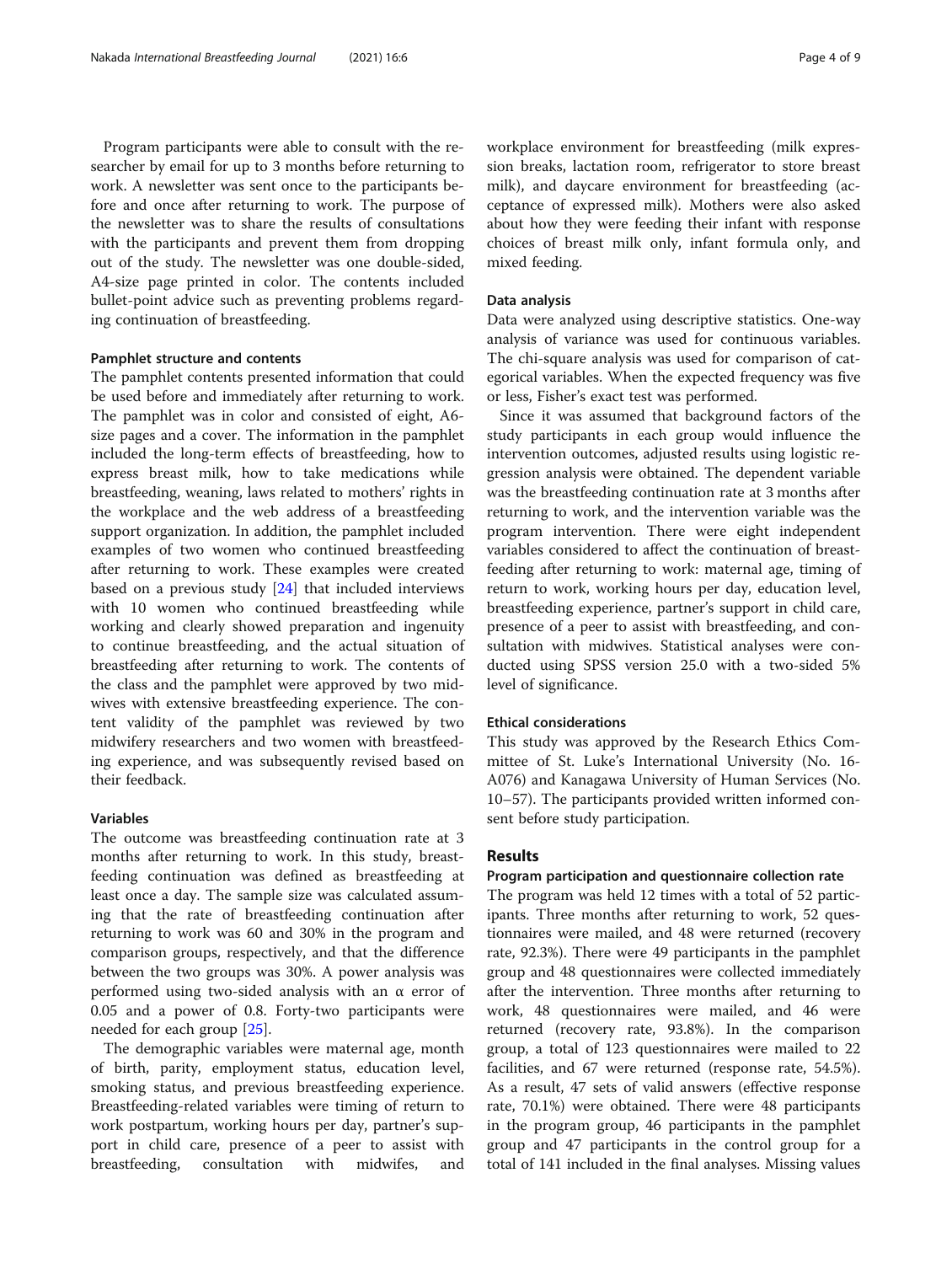included one maternal age in the comparison group. Missing values were included in the analyses as missing without substitution.

#### Demographic characteristics

The characteristics of the participants are shown in Table 1. The mean age was 34.0 years [standard deviation  $(SD) = 3.5$ ,  $n = 48$ ] in the program group, 34.8 years  $(SD =$ 3.9,  $n = 46$ ) in the pamphlet group and 34.2 years (SD = 3.9,  $n = 46$ ) in the comparison group, with no significant difference ( $p = 0.58$ ). Parity status ( $p = 0.08$ ) and previous breastfeeding experience ( $p = 0.08$ ) was significantly different among the three groups. Participants in the program group received interventions on average 6.8 months after giving birth  $(SD = 2.3)$ , and the pamphlet group on average 8.2 months after giving birth  $(SD = 2.4)$ .

The characteristics of breastfeeding after returning to work are shown in Table [2.](#page-5-0) The average return to work after giving birth was 9.3 months in the program group  $(SD = 2.6)$ , 9.9 months in the pamphlet group  $(SD = 2.3)$ and 8.8 months in the comparison group  $(SD = 2.5)$ . The working hours per day were 7.0  $(SD = 1.1)$  in the program group, 7.3 ( $SD = 1.2$ ) in the pamphlet group and 6.9 ( $SD =$ 1.0) in the comparison group. Consultation with midwives before and after returning to work was significantly different between the three groups ( $p = 0.03$ ).

The percentage of daycare centres that accepted expressed breast milk was low, at 45.8% in the program group, 39.1% in the pamphlet group and 42.6% in the

|  |  | <b>Table 1</b> Participant characteristics |
|--|--|--------------------------------------------|
|--|--|--------------------------------------------|

comparison group. At the workplace, few participants were guaranteed a lactation room and milk expression breaks. Many participants in the program group could make these arrangements by themselves, but the mothers in the comparison group could not. The proportion of participants who had a refrigerator at the workplace to store expressed breast milk was lower in the comparison group (25.5%) than in the program (60.4%) and in the pamphlet (58.7%) groups.

#### Outcome

Primary outcomes are shown in Table [3](#page-5-0). The breastfeeding continuation rate at 3 months after returning to work was significantly higher in the program group than in the comparison group (79.2% vs. 51.1%,  $p = 0.004$ ). After adjusting for background factors, the program intervention (adjusted odds ratio [AOR] 4.68, 95% confidence interval [CI] 1.57, 13.96;  $p = 0.0060$ ) and maternal age (AOR 1.20, 95% CI 1.02, 1.40;  $p = 0.03$ ) had an effect on breastfeeding rates (Table [4](#page-6-0)). Secondary outcomes are shown in Table [5](#page-6-0). The breastfeeding continuation rates at 3 months after returning to work were not significantly different between the pamphlet group and comparison group (69.6% vs. 51.1%,  $p = 0.07$ ).

In the program group, the mothers could receive consultation with midwives by e-mail. There were eight consultations in six participants  $(n = 48, 12.5\%)$ . The consultation topics included methods of cessation breastfeeding at night, methods of disinfecting the breast

| <b>Variables</b>                                       | Program group<br>$(n=48)$ | Pamphlet group<br>$(n = 46)$ | <b>Comparison group</b><br>$(n = 47)$ | P value |
|--------------------------------------------------------|---------------------------|------------------------------|---------------------------------------|---------|
| Maternal age <sup>a</sup> , y (SD)                     | 34.0 (3.5)                | 34.8 (3.9)                   | 34.2 (3.9)                            | 0.58    |
| Parity status <sup>b</sup> , n (%)                     |                           |                              |                                       |         |
| Primiparous                                            | 34 (70.8)                 | 32 (69.6)                    | 24(51.1)                              | 0.08    |
| Multiparous                                            | 14 (29.2)                 | 14(30.4)                     | 23 (48.9)                             |         |
| Employment status <sup>b</sup> , n (%)                 |                           |                              |                                       |         |
| Full time                                              | 42 (87.5)                 | 36 (78.3)                    | 35 (74.5)                             | 0.26    |
| Part time                                              | 6(12.5)                   | 10(21.7)                     | 12(25.5)                              |         |
| Education level <sup>c</sup> , $n$ (%)                 |                           |                              |                                       |         |
| University or college graguate                         | 47 (97.9)                 | 44 (95.7)                    | 40 (85.1)                             | 0.06    |
| Junior high or high school graduate                    | 1(2.1)                    | 2(4.3)                       | 7(14.9)                               |         |
| Smoking status <sup>c</sup> , n $(\%)$                 |                           |                              |                                       |         |
| Yes                                                    | 48 (100.0)                | 46 (100.0)                   | 45 (97.8)                             | 0.66    |
| No                                                     | 0(0.0)                    | 0(0.0)                       | 1(2.2)                                |         |
| No answer                                              |                           |                              |                                       |         |
| Previous breastfeeding experience <sup>b</sup> , n (%) |                           |                              |                                       |         |
| Yes                                                    | 14 (29.2)                 | 14(30.4)                     | 23 (48.9)                             | 0.08    |
| <b>No</b>                                              | 34 (70.8)                 | 32 (69.6)                    | 24(51.1)                              |         |

SD Standard deviation<br><sup>a</sup>One-way analysis of variance, <sup>b</sup>Chi-square test, <sup>c</sup>Fisher's exact test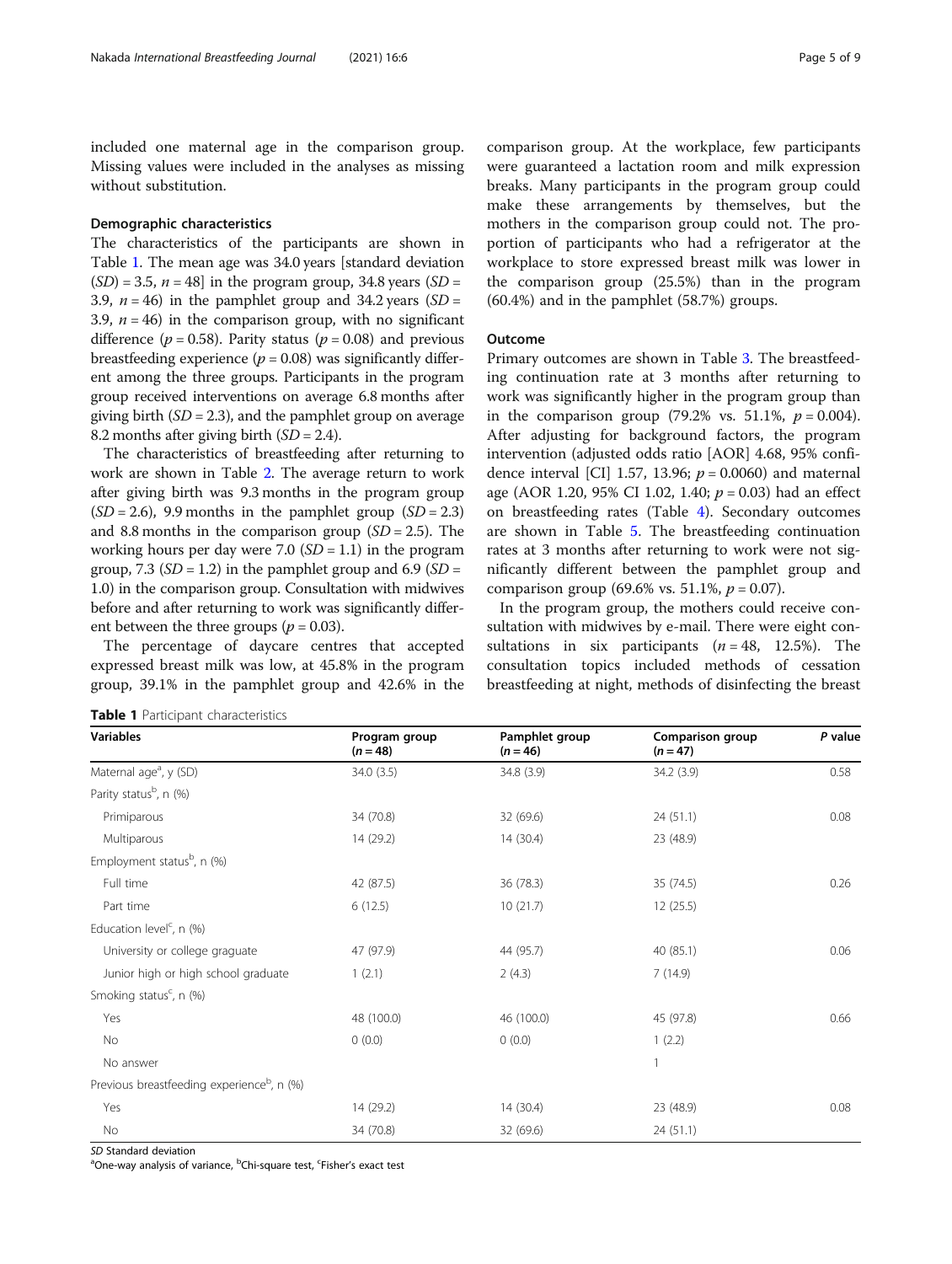| <b>Variables</b>                                                                      | Program group<br>$(n = 48)$ | Pamphlet group<br>$(n = 46)$ | Comparison group<br>$(n = 47)$ | P value |
|---------------------------------------------------------------------------------------|-----------------------------|------------------------------|--------------------------------|---------|
| Timing of return to work postpartum (months) <sup>a</sup> , mean (SD)                 | 9.3(2.6)                    | 9.9(2.3)                     | 8.8(2.5)                       | 0.09    |
| Working hours per day <sup>a</sup> , mean (SD)                                        | 7.0(1.1)                    | 7.3(1.2)                     | 6.9(1.0)                       | 0.23    |
| Partner's support in child care <sup>b</sup>                                          |                             |                              |                                |         |
| Yes                                                                                   | 45 (93.8)                   | 43 (93.5)                    | 40 (85.1)                      | 0.30    |
| No                                                                                    | 3(6.3)                      | 3(6.5)                       | 7(14.9)                        |         |
| Presence of a peer to assist with breastfeeding <sup>c</sup> , n $(\%)$               |                             |                              |                                |         |
| Yes                                                                                   | 40 (83.3)                   | 41 (89.1)                    | 37 (78.7)                      | 0.40    |
| No                                                                                    | 8(16.7)                     | 5(10.9)                      | 10(21.3)                       |         |
| Consultation with midwives before and after returning to work <sup>c</sup> , n $(\%)$ |                             |                              |                                |         |
| Yes                                                                                   | 17 (35.4)                   | 22 (47.8)                    | 10(21.3)                       | 0.03    |
| No                                                                                    | 31 (64.6)                   | 24 (52.2)                    | 37 (78.7)                      |         |
| Feeding a baby expressed milk at daycare <sup>c</sup> , n (%)                         |                             |                              |                                |         |
| Yes                                                                                   | 22 (45.8)                   | 18 (39.1)                    | 20(42.6)                       | 0.81    |
| No or unknown                                                                         | 26 (54.2)                   | 28 (60.9)                    | 27 (57.4)                      |         |
| Lactation room at workplace, n (%)                                                    |                             |                              |                                |         |
| Yes                                                                                   | 2(4.2)                      | 3(6.5)                       | 1(2.1)                         |         |
| Secured a lactation room by herself                                                   | 23 (47.9)                   | 21(45.7)                     | 10(21.3)                       |         |
| No                                                                                    | 23 (47.9)                   | 22 (47.8)                    | 35 (74.5)                      |         |
| Work at home                                                                          | 0(0.0)                      | 0(0.0)                       | 1(2.1)                         |         |
| Milk expression breaks at workplace, n (%)                                            |                             |                              |                                |         |
| Secured                                                                               | 3(6.3)                      | 4(8.7)                       | 3(6.4)                         |         |
| Secured break by herself                                                              | 36 (75.0)                   | 25(54.3)                     | 13(27.7)                       |         |
| Breaks not secured or unknown                                                         | 9(18.8)                     | 17(26.1)                     | 29 (61.7)                      |         |
| No answer                                                                             | 0(0.0)                      | 0(0.0)                       | 2(4.3)                         |         |
| Refrigerator to store breast milk, n (%)                                              |                             |                              |                                |         |
| Yes                                                                                   | 29 (60.4)                   | 27(58.7)                     | 12(25.5)                       |         |
| <b>No</b>                                                                             | 19 (39.6)                   | 19(41.3)                     | 31 (66.0)                      |         |
| No answer                                                                             | 0(0.0)                      | 0(0.0)                       | 4(8.5)                         |         |

<span id="page-5-0"></span>Table 2 Participant characteristics of breastfeeding after returning to work

<sup>a</sup> One-way analysis of variance, <sup>b</sup>Fisher's exact test, <sup>c</sup> Chi-square test

pump at the workplace, nipple problems, methods of expressing the breast, reduced breast milk production, and how to deal with infants playing with the nipples.

#### **Discussion**

This is the first intervention study on breastfeeding continuation among working women in Japan. The

Table 3 Breastfeeding continuation rate in the program and comparison groups 3 months after returning to work

| Variable | Program group<br>$(n = 48)$            | Comparison group<br>$(n = 47)$ | P value |
|----------|----------------------------------------|--------------------------------|---------|
|          | Breastfeeding continuation rate, n (%) |                                |         |
| Yes      | 38 (79.2)                              | 24(51.1)                       | 0.004   |
| Nο       | 10 (20.8)                              | 23 (48.9)                      |         |

Chi-square test

breastfeeding continuation rate at 3 months after returning to work was significantly higher in the program group compared to the comparison group. After adjusting for background factors, the program intervention had an effect on breastfeeding continuation rates and there was an association with breastfeeding continuation 3 months after returning to work.

According to 2017 statistics, the average maternal age at birth of the first child is 30.7 years in Japan, and that of the second child is  $32.6$  years  $[26]$  $[26]$  $[26]$ . Even several months after giving birth, the mothers in the present study were older than the national average. In Japan, the proportion of part time and contract employment is rising and in 2018, 56% of working women were not per-manent employees [\[27](#page-8-0)]. However, there was a high percentage of full-time workers among the present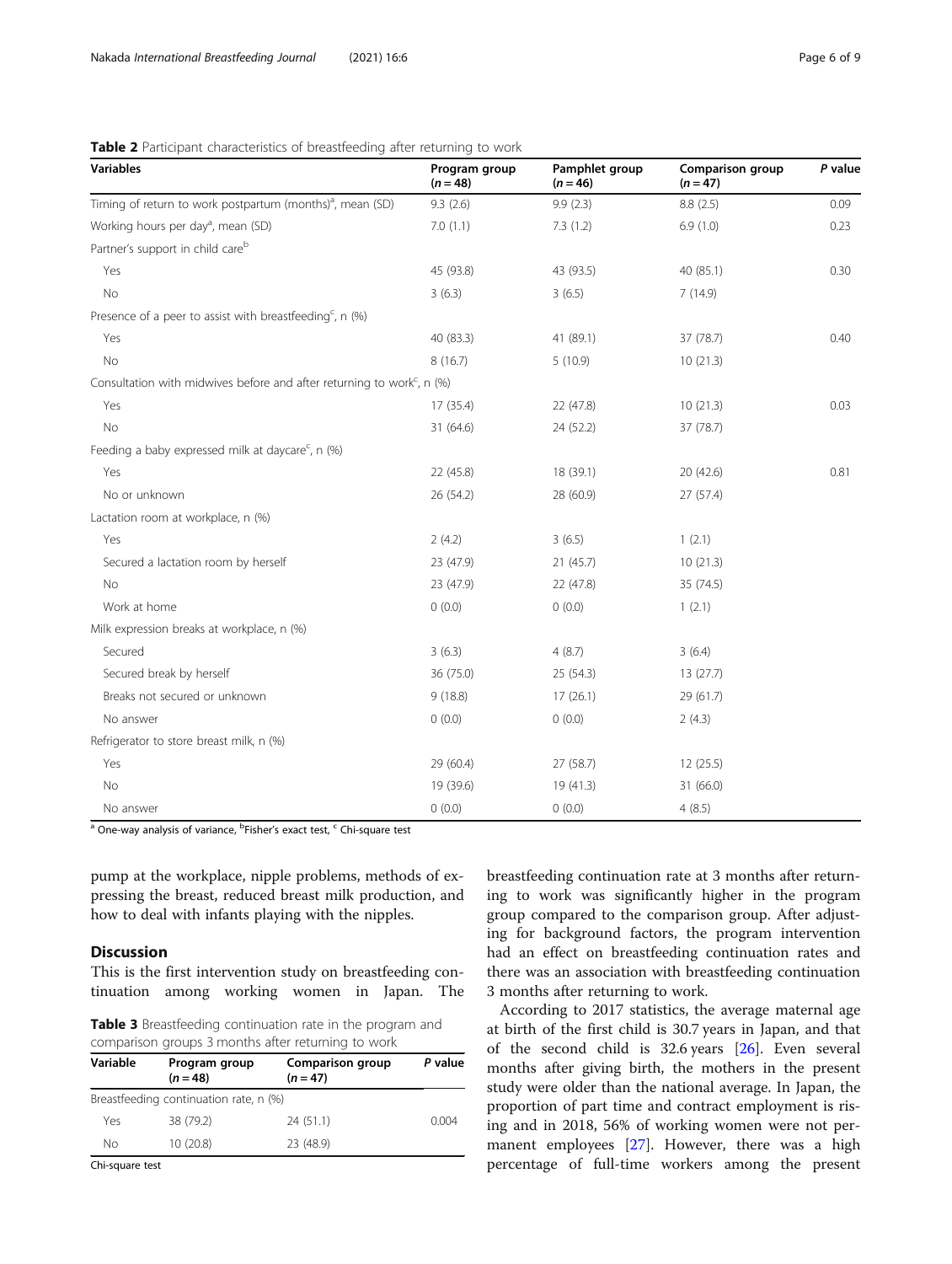<span id="page-6-0"></span>

|  |  | <b>Table 4</b> Logistic regression analysis for breastfeeding continuation in the program group 3 months after returning to work |  |  |
|--|--|----------------------------------------------------------------------------------------------------------------------------------|--|--|
|  |  |                                                                                                                                  |  |  |

| <b>Variables</b>                                | В       | Adjusted odds ratio <sup>a</sup> | 95%CI          | P value |
|-------------------------------------------------|---------|----------------------------------|----------------|---------|
| Program intervention                            |         |                                  |                |         |
| Yes                                             | 1.54    | 4.68                             | 1.57-13.96     | 0.006   |
| No                                              |         |                                  |                |         |
| Maternal age                                    | 0.18    | 1.20                             | $1.02 - 1.40$  | 0.03    |
| Timing of return to work postpartum             | $-0.16$ | 0.85                             | $0.69 - 1.06$  | 0.15    |
| Working hours per day                           | $-0.35$ | 0.70                             | $0.42 - 1.17$  | 0.70    |
| Education status                                |         |                                  |                |         |
| University or college graduate                  | 1.44    | 4.24                             | $0.58 - 30.97$ | 0.16    |
| Junior or high school graduate                  |         |                                  |                |         |
| Previous breastfeeding experience               |         |                                  |                |         |
| Yes                                             | 0.44    | 1.56                             | $0.49 - 4.94$  | 0.45    |
| No                                              |         |                                  |                |         |
| Partner's support in child care                 |         |                                  |                |         |
| Yes                                             | $-1.50$ | 0.22                             | $0.05 - 1.44$  | 0.12    |
| No                                              |         |                                  |                |         |
| Presence of a peer to assist with breastfeeding |         |                                  |                |         |
| Yes                                             | $-0.01$ | 1.00                             | $0.22 - 3.93$  | 0.99    |
| No                                              |         |                                  |                |         |
| Consultation with midwives                      |         |                                  |                |         |
| Yes                                             | 0.04    | 1.56                             | $0.46 - 5.31$  | 0.48    |
| No                                              |         |                                  |                |         |

CI Confidence interval

<sup>a</sup>Binary logistic regression was adjusted for the variables included in this table

participants, suggesting that it was relatively easy for them to take maternity and childcare leave. Returning to work 6 months after birth is a factor promoting continuation of breastfeeding [\[5](#page-8-0)]. The timing to return to work in this study was 9.3 months in the program group, 9.9 months in the pamphlet group and 8.8 months in the comparison group, suggesting that timing of returning to work was a factor promoting breastfeeding continuation.

Before returning to work, there are specific worries about the condition of the breast and the feeding of the infant that mothers want information and advice about. Other studies have reported that consultation to address these worries before returning to work can be effective in continuing exclusive breastfeeding as well as any breastfeeding after returning to work [\[4](#page-8-0)]. In this study,

Table 5 Breastfeeding continuation rate in the pamphlet and comparison groups 3 months after returning to work

| Variable | Pamplet group<br>Comparison group<br>$(n = 46)$<br>$(n = 47)$ |           | P value |
|----------|---------------------------------------------------------------|-----------|---------|
|          | Breastfeeding continuation rate, n (%)                        |           |         |
| Yes      | 32 (69.6)                                                     | 24(51.1)  | 0.07    |
| Nο       | 14 (30.4)                                                     | 23 (48.9) |         |

Chi-square test

the participants in the program group received intervention on average 6.8 months after giving birth  $(SD = 2.3)$ , and the average return to work after giving birth was 9.3 months  $(SD = 2.6)$ . Therefore, the intervention took place 2–3 months before returning to work. It was speculated that the consultation just before returning to work affected the effectiveness of the program. Face-toface support has been shown to be more effective than telephone support, and it provides the opportunity to discuss and respond to the mothers' questions [\[21](#page-8-0)]. In this study, individual advice with consideration of the mother's lactation status and workplace was possible because of face-to-face consultation.

The intervention combined the wisdom of experienced people and the knowledge of professionals. Consultations provided details about the kind of preparations women who continued breastfeeding while working actually made, and when and how they were able to breastfeed and express breast milk while at home, at work, and at daycare. Midwives provided knowledge and information about breast changes after returning to work, and about common problems that mothers face. Before returning to work, it was recommended that mothers check if milk expression and storage could be done at their workplace. The proportion of women who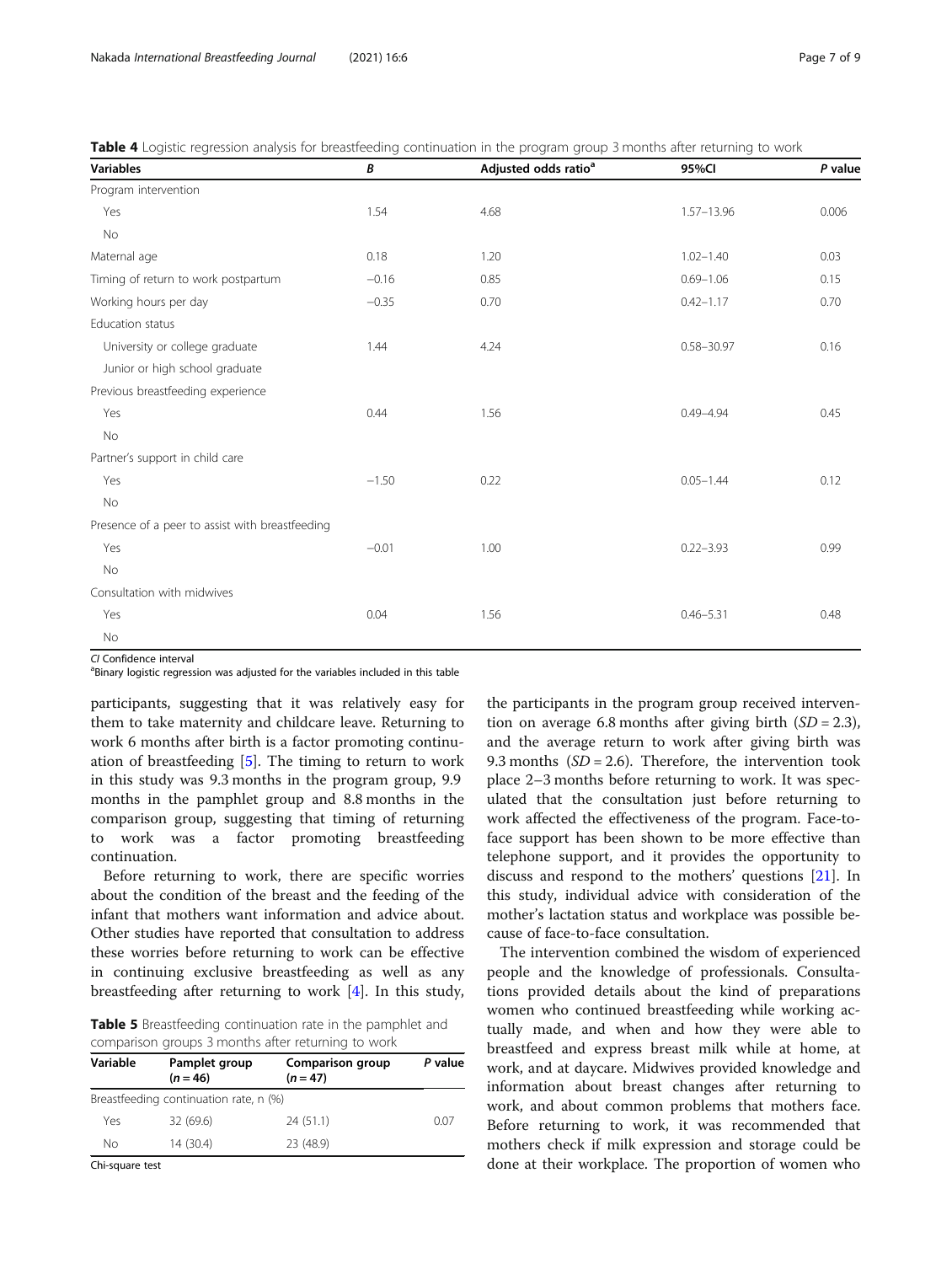managed to secure a lactation room or milk expression breaks and store their breast milk at the workplace was higher in the program and pamphlet groups than in the comparison group. Participants in the program group knew how to manage breastfeeding continuation after returning to work, which led to them being able to continue breastfeeding.

Returning to work is a major turning point for breastfeeding mothers and children, so it is important to help mothers make choices that they will not regret [\[23\]](#page-8-0). If women decide how long and how to continue breastfeeding on their own and make choices they do not regret, they will feel accomplishment in breastfeeding, which will lead to confidence in subsequent childcare.

Expressing breast milk and breastfeeding at the workplace are factors that promote continued breastfeeding after returning to work [\[28](#page-8-0)]. In Japan, while long childcare leave is available, women who return to work within 1 year after birth often do not have enough support to continue breastfeeding. There is often no lactation room available at the workplace, so many women express in the rest room, and some women discard expressed milk because there is no refrigerator for storage [\[24](#page-8-0)]. A working mother's decision to continue or discontinue breastfeeding is highly dependent on the support available to her in the workplace [[5\]](#page-8-0). Thus, a comprehensive strategy is required to encourage the practice of breastfeeding in working women from pregnancy to after returning to work [\[6](#page-8-0), [22](#page-8-0)]. In order for women returning to work in Japan to continue breastfeeding, it is important that employers and daycare centres understand and cooperate with women as they continue to breastfeed. In this study, giving knowledge and information to women led to them being able to continue to breastfeed (behavior change); however, improving the environment of workplaces and daycare centres is an issue that should be addressed immediately.

#### Limitations and implications

This study had a selection bias because participants were not randomly assigned to the program, pamphlet and comparison groups. Mothers in the program and pamphlet groups responded to posters requesting participation in the study and volunteered to cooperate, there was the possibility that mothers with a desire to continue breastfeeding were included in the program and pamphlet groups.

There were no statistically significant differences in the demographic data of the participants in the three groups, but there were more multiparous women who had breastfed previously in the comparison group. There were also differences in the work environment after returning to work between the program group and the comparison group which may have affected the results.

When assessing the effectiveness of a program, it is necessary to consider that these non-program factors affect outcomes.

#### Implications for practice

Program intervention was associated with a significant increase in breastfeeding continuation rates at 3 months after returning to work; however, pamphlet intervention alone resulted in no significant difference. The program was effective but time consuming, and costly due to the personnel needed to run the intervention. It is difficult for women with children to participate in a 90-min program. In the future, it will be necessary to consider a simplified version of the program in consideration of cost and time effectiveness. In addition, with respect to cost-effectiveness, pamphlets are a good tool for providing knowledge and information, and it is important to improve the pamphlet and conduct randomized controlled trials to see the effects. For practical application of the intervention, it is necessary to consider cost performance and media, such as computer and smartphone applications suitable for younger generations who will give birth in the future.

#### Conclusions

Program intervention resulted in a significant increase in breastfeeding continuation rates at 3 months after returning to work; and pamphlet intervention alone resulted in no significant differences. Randomized controlled trials are needed to make this program applicable in practice.

#### Abbreviations

AOR: Adjusted odds ratio; CI: Confidence interval; SD: Standard deviation

#### Acknowledgments

I would like to express my deepest appreciation to the mothers and facility staff who cooperated with this study. This paper is a part of a St. Luke's International University Doctoral dissertation. Part of this paper was presented at the 23rd East Asian Forum of Nursing Scholars.

#### Author's contributions

KN designed the study, collected and analyzed the data, wrote the manuscript, and approved the final version manuscript.

#### Authors' information

KN is a Midwife, a Registered Nurse, a Public Health Nurse and received a PhD of Nursing Science, Faculty of the Graduate School of Nursing, St. Luke's International University.

#### Funding

This study was supported by research grants from Kanagawa University of Human Services in 2016 and 2017. The funding source had no involvement in the design of the study; in the collection, analysis, and interpretation of data; or in writing the manuscript.

#### Availability of data and materials

The datasets used and/or analyzed during the current study area available from the corresponding author on reasonable request.